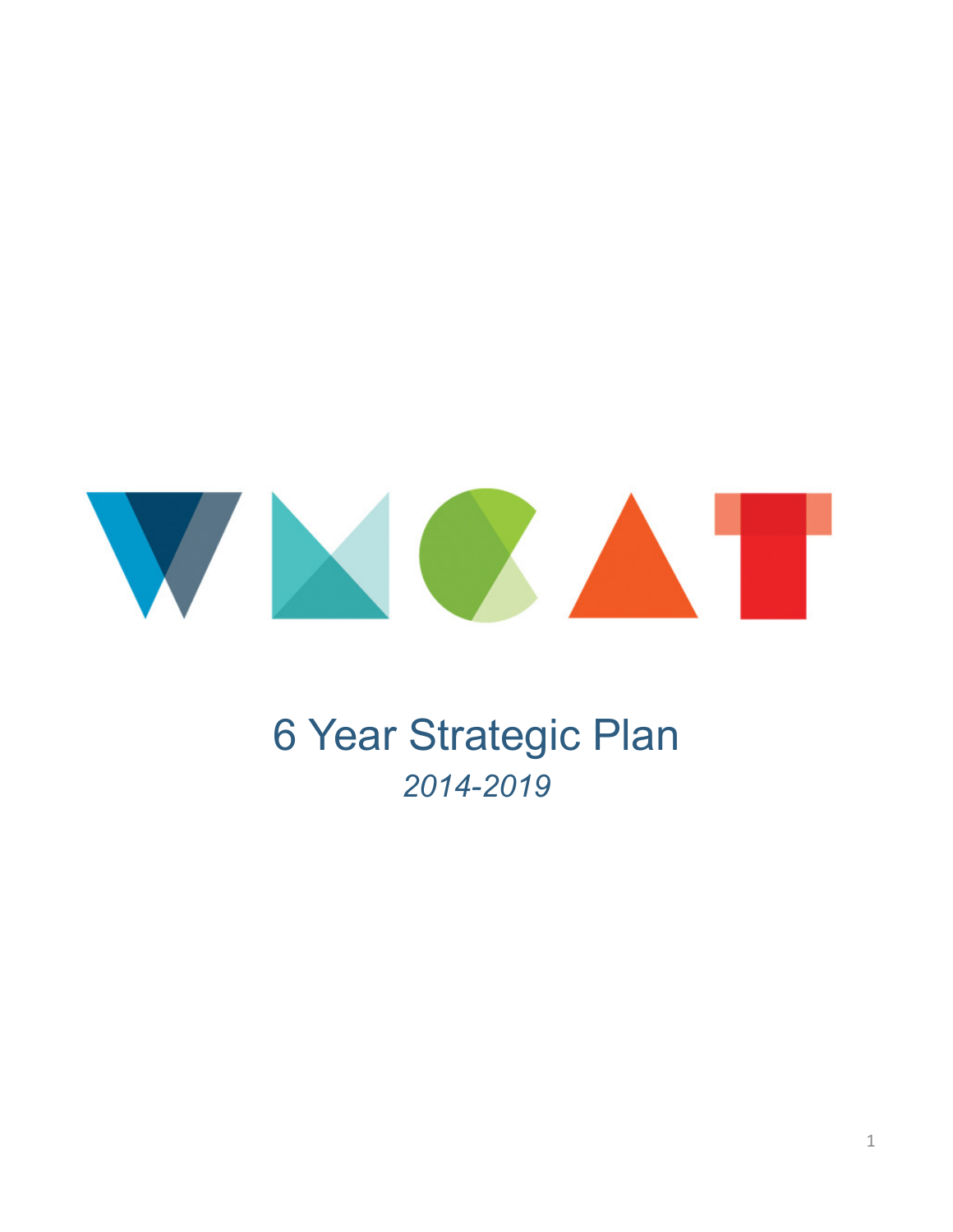### **Mission and Vision**



#### Our Mission

The West Michigan Center for Arts and Technology provides a culture of opportunity for people to create social and economic progress in their lives and community.

#### Our Vision

To be the critical developmental resource for West Michigan that inspires and supports individuals to build a foundation on arts and technology to achieve self-sufficiency.

#### **Unpacking The Mission Statement**

| <b>Terms</b>                    | <b>What WMCAT Means</b> |
|---------------------------------|-------------------------|
| Culture of Opportunity          |                         |
| Social and Economic<br>Progress |                         |
| Community                       |                         |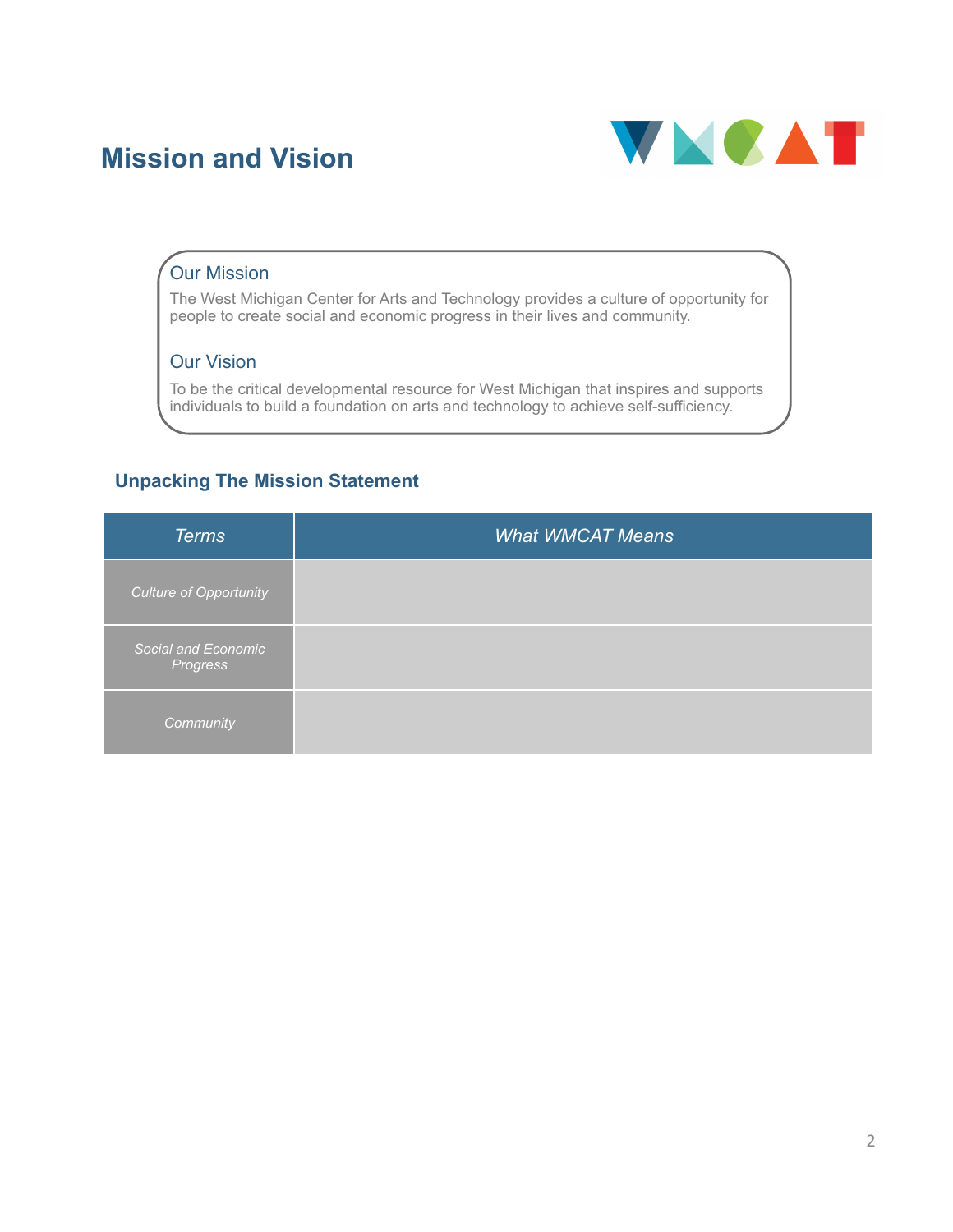### **3 Year Goals & Strategies**



#### **3 Year Goals**

These statements express meaningful, balanced outcomes that must be achieved for us to achieve our vision:

#### Financial Goal

*Sustainable financial model that enables WMCAT to fulfill its mission and achieve its vision.* 

#### Operational Goal

*Operate as a responsive and nimble organization that supports all stakeholders (i.e., partners, funders, community, consumers, governmental agencies, board and staff).* 

#### Customer Goal

*To be the critical developmental resource for West Michigan that inspires and supports individuals [on a] foundation of arts and technology to achieve self-sufficiency.* 

#### Cultural Goal

*Provide a diverse and innovative environment where all people are welcome and respected, led by a dynamic team dedicated to achieving superlative outcomes for all stakeholders.* 

#### **3 Year Strategies**

The items listed below represent the broadest themes of activities that all WMCAT resources must engage in to achieve the goals listed above.

1. Improve Talent Development and Retention

2. Implement Superlative Practices

- 3. Provide Organizational and Operational Transparency
- 4. Intentionally Engage and Form Strategic Community Partnerships
- 5. Create and Support a Holistic Environment
- 6. Create and Maintain a Diverse and Robust Funding Strategy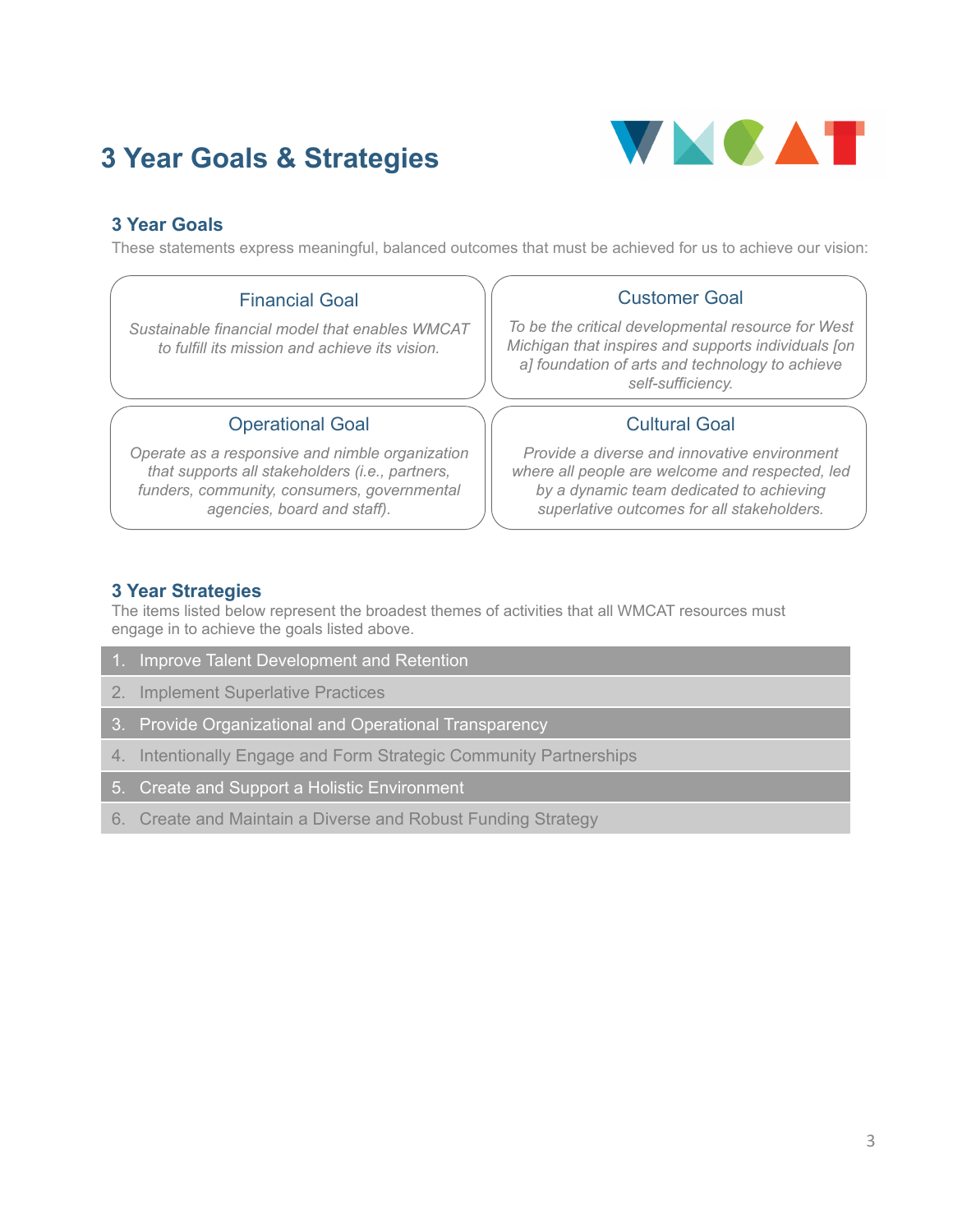

## **Balance Score Card KPI Dashboard**

Below you will find key performance indicators within the categories of Financial, Customer, Operational, and Cultural. These are measured and reported on monthly or quarterly to provide an indication of how the organization is performing and how likely the organization is to achieve its goals and objectives.

| <b>Financial</b><br>Sustainable financial model that enables WMCAT to<br>fulfill its mission and achieve its vision.                                                             | <b>Customer</b><br>To be the critical developmental resource for West<br>Michigan that inspires and supports individuals [on a]<br>foundation of arts and technology to achieve self-<br>sufficiency.                                                                                                                     |  |  |  |
|----------------------------------------------------------------------------------------------------------------------------------------------------------------------------------|---------------------------------------------------------------------------------------------------------------------------------------------------------------------------------------------------------------------------------------------------------------------------------------------------------------------------|--|--|--|
| <b>Key Performance Indicators</b><br>% of Funding by Category<br><b>Average Gift Size</b><br><b>Number of Gifts</b><br>Cash on Hand<br><b>Balanced Budget Status</b>             | <b>Key Performance Indicators</b><br>% of Programs Where Recruitment is Over<br><b>Subscribed</b><br><b>Number of Community Partners</b><br>$\bullet$<br><b>Retention Rate</b><br>$\bullet$<br><b>Graduation Rate</b><br>$\bullet$<br><b>Placement Rate</b><br>$\bullet$<br>Average Customer Valuation Score<br>$\bullet$ |  |  |  |
| <b>Operational</b>                                                                                                                                                               | <b>Cultural</b><br>Provide a diverse and innovative environment where all<br>people are welcome and respected, led by a dynamic team<br>dedicated to achieving superlative outcomes for all<br>stakeholders.                                                                                                              |  |  |  |
| Operate as a responsive and nimble organization that<br>supports all stakeholders (i.e., partners, funders,<br>community, consumers, governmental agencies,<br>board and staff). |                                                                                                                                                                                                                                                                                                                           |  |  |  |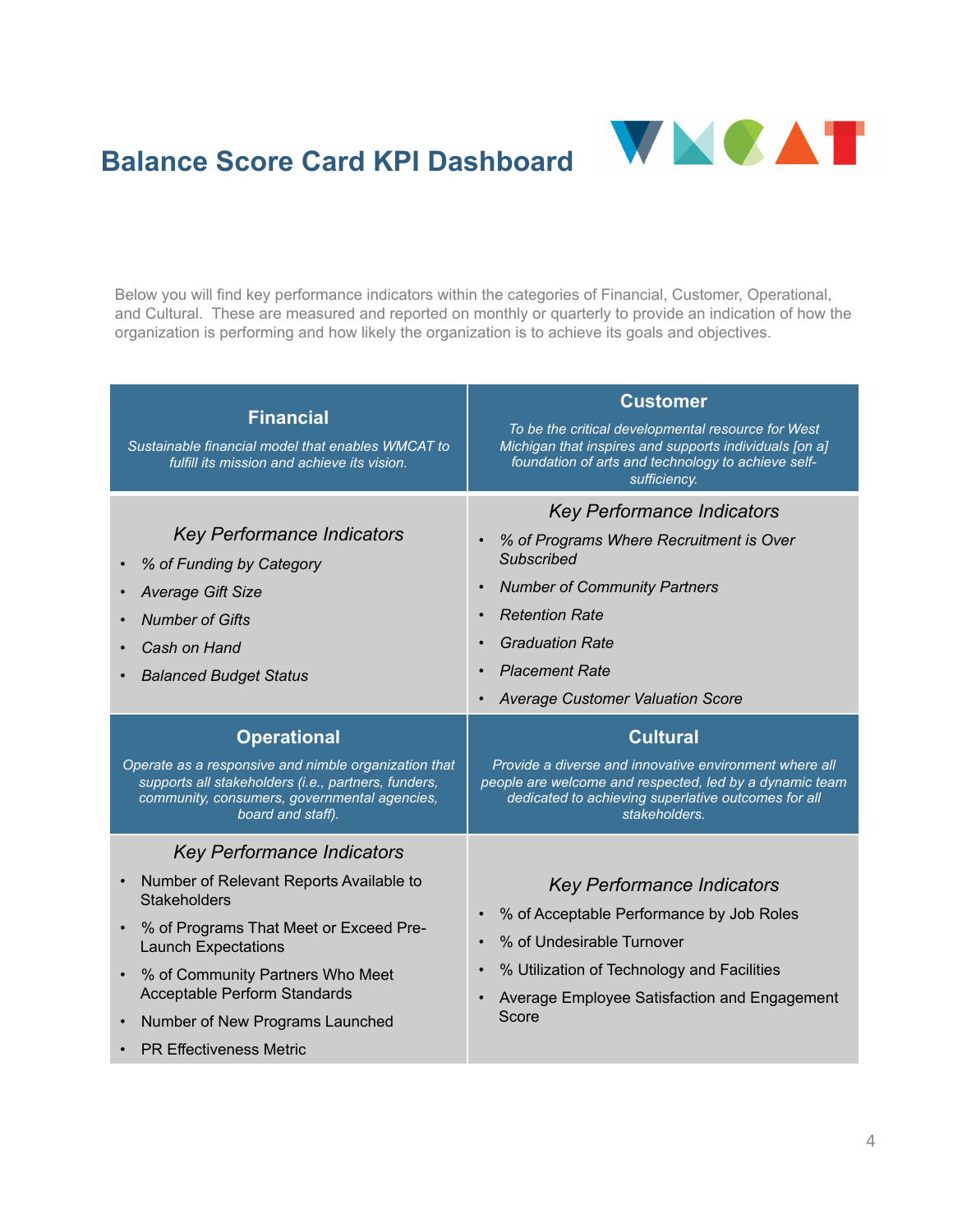### **3 Year Goals & Strategies**



### **Impact of Strategies On Goals**

The strategies listed above were prioritized for how each strategy impacts each goal. The darker the box, the more impact the strategy has on the goal.

| 3 Year Strategies                                                          | <b>Financial</b> | <b>Customer</b> | <b>Operational</b> | <b>Cultural</b> |
|----------------------------------------------------------------------------|------------------|-----------------|--------------------|-----------------|
| 1. Improve Talent<br>Development and Retention                             |                  |                 |                    |                 |
| 2. Implement Superlative<br><b>Practices</b>                               |                  |                 |                    |                 |
| 3. Provide Organizational and<br><b>Operational Transparency</b>           |                  |                 |                    |                 |
| 4. Intentionally Engage In and<br>From Strategic Community<br>Partnerships |                  |                 |                    |                 |
| 5. Create and Support a<br><b>Holistic Environment</b>                     |                  |                 |                    |                 |
| 5. Create and Maintain a<br><b>Robust Funding Strategy</b>                 |                  |                 |                    |                 |
|                                                                            |                  |                 |                    |                 |

#### 3 Year Goals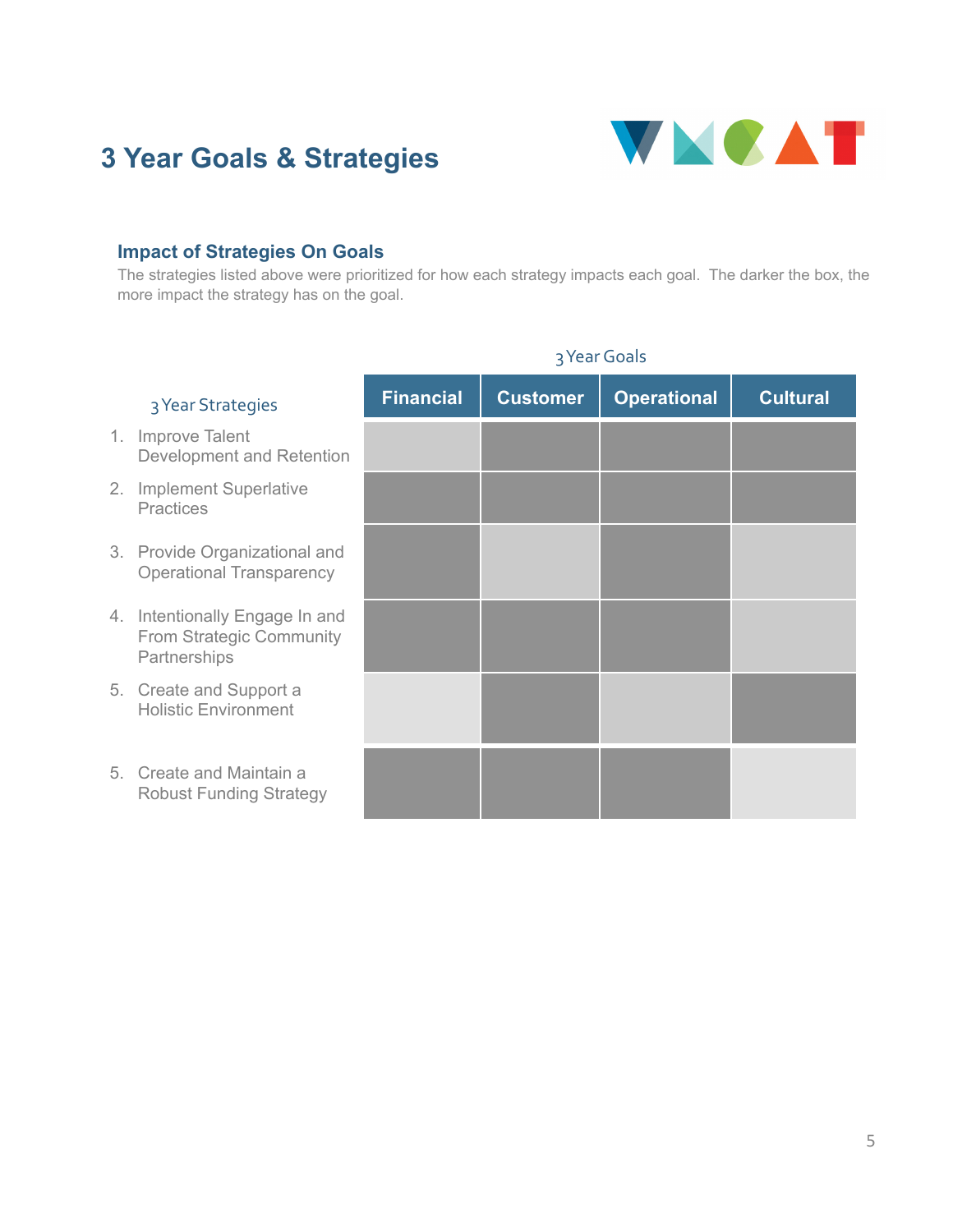

### **Strategies and Objectives**

#### **The measureable outcome of implementing the strategies are listed below each strategy below:**

| Strategy 1 - Talent Development & Retention                                                                          |
|----------------------------------------------------------------------------------------------------------------------|
| -36 Month - Objective 90% of staff meet or exceed expectations for job                                               |
| descriptions and 5% or less undesirable turnover                                                                     |
| -12 Month - Have performance evaluation system operational                                                           |
| Strategy 2 - Superlative Practices Strategy                                                                          |
| -36 Month Objective – All programs would be oversubscribed                                                           |
| Recruitment oversubscribed                                                                                           |
| Retention over 90%                                                                                                   |
| Graduation rate over 90%                                                                                             |
| Placement over 90%                                                                                                   |
| -12 Month - New programs launch process (estimated performance evaluation of new<br>programs vs. demand projections) |
| Strategy 3 - Organizational & Operational Transparency                                                               |
| -36 Month - All stakeholders have access to relevant data that enables<br>understanding of the organization          |
| No less than 6 months of operating capital w/ endowment in<br>place                                                  |
| -12 Month - Publicize appropriate reports and dashboards to stakeholders                                             |
| Balanced budget w/ 6 months cash on hand.                                                                            |
| Strategy 4 - Community Partnership and Engagement Strategy                                                           |

- -36 Month Increase the number of community partners to 50 after 36 months
- -12 Month All community partners pass evaluation by meeting acceptable and agreed upon participation